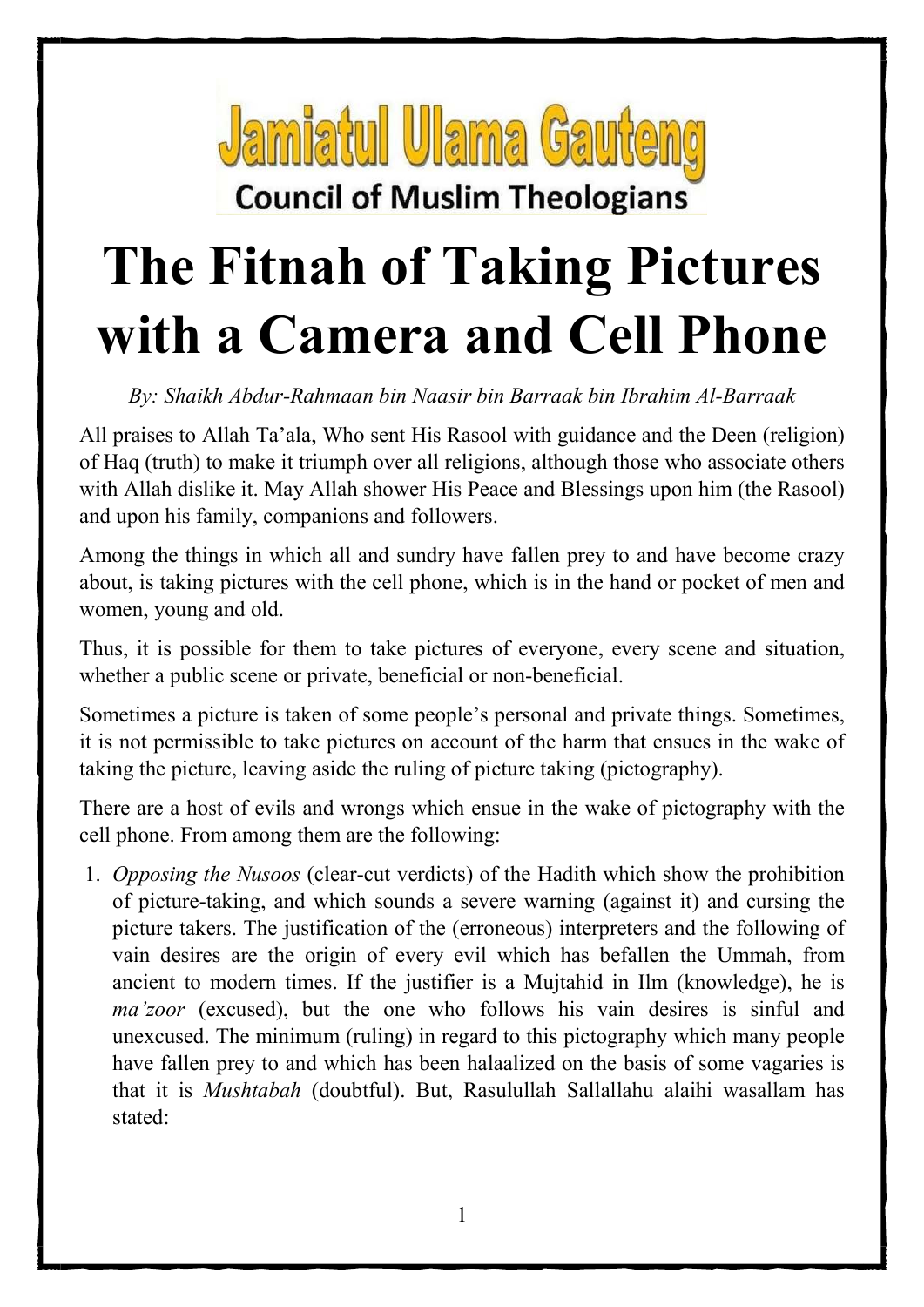**"Whoever abstains from doubtful matters has verily exonerated himself in his Deen and his honour. And those involved in doubtful things will fall into Haraam."** 

- 2. The taking of a picture of the one who is displeased (of his picture being taken). This is violating his *Haq* (right). The evil increases by spreading (circulating /posting) it (the picture taken of a person who was unhappy of it). Sometimes the picture of a female is taken. Taking and spreading (posting/broadcasting) her picture is not permissible even if she approves of it. Many a time it brings about *Talaaq* on her in the case of her being married. It causes disinclination to her (in the hearts of respectable people) in the case of her being unmarried. Together with that is the evil of looking at her form/shape for those upon whom this is not lawful among strange men. Among it (the evils of pictography) is taking the pictures of people's private life without their consent. For example: their meetings, house, furniture, pictures of their children, etc.
- 3. Taking pictures of female gatherings, for example: weddings etc. and circulating these pictures. This enables the prying and *Faasiqeen* to view what is not lawful and to become aware of it.
- 4. The pictures of some evil scenes, for example: mixed gatherings and parties compounded by immorality and dancing by mixed crowds of men and women, and then to circulate them and exposing the people of *Baatil* under the pretext of condemning the wrong act. This enables the heart to become pleased by seeing those evil scenes and enjoying it. If it has to be condemned, and this it is necessary, then it is Waajib to safe keep those pictures as evidence against the accused when he rejects the words of the truthful witness. Or when he intends to deceive. As far as a public condemnation is concerned, it should be by word.
- 5. Futile pictures. That is, pictures in which there is no benefit in Deen and dunya. The sole motive is *hawa* (vain desire); love for picture taking and idleness. Also included are taking pictures of men at wedding functions, etc. Taking pictures of the bridegroom and those with him when they enter and exit.Among futile pictures are the pictures of bayaans in the Musaajid and of Hifz classes and hallucinating that this serves as endorsement. The statement of an honest or trustable person is more reliable than a picture.
- 6. Keeping pictures for remembrance, as they (those involved in this) claim. The worst is the picture taking of husband and wife, and keeping their pictures for this purpose. Verily, keeping pictures prevents the Angels from entering the home. Thus, Nabi Sallallahu alaihi wasallam: